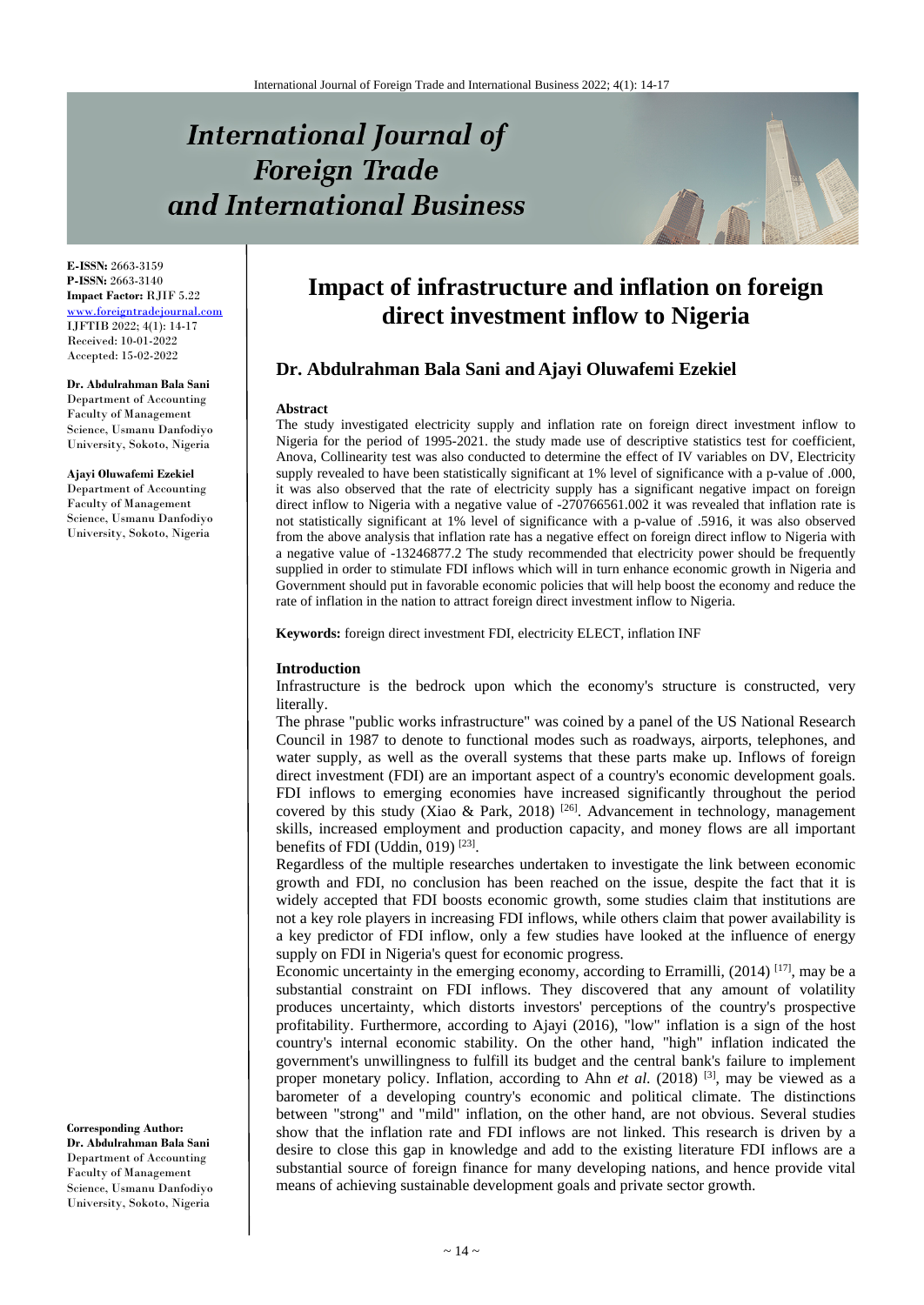Furthermore, foreign direct investment is less volatile than foreign portfolio investment, FDI often aids in the transmission (spillover) of technology as well as the enhancement of labor and management capabilities. Increases in FDI inflows that are sustained are frequently indicative of a better investment climate. Although the majority of FDI flows are from high-income nations to other high-income countries, flows to poor countries are growing and are critical in supporting long-term development. Official development aid is now dwarfed by them, FDI flows between developing nations have also grown in recent years.

Despite several attempts and new policies to improve Nigeria's electricity status, the government continues to struggle to maintain a stable power supply without interruption, making life difficult for local manufacturers and business owners, and scaring away a large number of foreign direct investors. Nigeria is viewed as being behind other oil-producing countries in terms of energy supply and accessibility. As a result, the research aims to look at the entry of foreign direct investment into Nigeria.

When inflation is strong, it affects the local currency, putting foreign investors and businesses at danger of losing money. Inflation is more likely to have a major negative influence on currency value and the foreign exchange rate than a significant positive impact. A lower inflation rate does not ensure a higher exchange rate for a country. However, a very high rate of inflation is likely to have a negative influence on the country's exchange rate with other countries.

The study aims at investigating electricity on FDI inflow to Nigeria and also to determine the impact of inflation on FDI inflow to Nigeria.

# **Empirical review**

He, Gao, and Wang (2012)<sup>[21]</sup> agreed in Shanghai that the granger causality relationship between real GDP and energy consumption, GDP and foreign direct investment is unidirectional, and that FDI reduces energy consumption and promotes energy efficiency in the short run by introducing improved technologies into the economy. During negative shocks, financial development has a considerable influence on economic growth. Ibrahim (2015) confirmed the cointegration of economic growth, renewable power consumption, and foreign direct investment in Egypt. The study found a direct correlation between economic development and foreign direct investment and renewable energy use.

Alege and Ogundipe  $(2014)$  [5] used the system generalized method of moments (SGMM) econometric methodology to investigate the rate at which Nigeria's national framework effects economic growth in their study. Institutional variables such as political stability and the lack of violence, according to the study, have an impact on FDI inflow. Investors want a tranquil and practical setting. As a result, when there is a lack of peace, investors will have a tough time establishing firms.

Alvarado and Ponce  $(2017)$  <sup>[6]</sup> Using panel data econometrics, evaluated the impact of FDI on economic development in 19 Latin American nations. The analysis discovered that FDI had no meaningful influence on economic growth in the aggregate. When the level of development achieved by the countries in the region was taken into account, a positive and statistically significant relationship between FDI and economic growth was found in high-income countries, but uneven and non-significant results were found in upper-middle-income countries, while the effect in lower-middle-income countries was negative and statistically significant.

Matthew *et al.* (2018) <sup>[22]</sup> investigated the link between institutions and economic growth in Nigeria by examining the impact of human capital development, as well as the use of electricity power for optimal productivity, on growth. According to the study, human capital development has a negligible relationship with economic growth in Nigeria, however electricity consumption has a strong relationship with economic growth. They claimed that, while the institutional framework is beneficial in boosting FDI, international investors prefer to invest in a country with a steady supply of energy since the cost of generating power in developing nations is expensive. According to the findings, energy power supply is statistically significant in influencing how successful human capital development is in achieving Nigerian economic growth.

With the exception of Mozambique, the United Arab Emirates, Oman, India, Iceland, Panama, and Zambia, Yildirim  $(2020)$ <sup>[27]</sup> found that energy usage and carbon emissions are neutral to foreign direct investment (FDI) inflows at the aggregate level. According to the study, an increase or reduction in energy consumption as a result of foreign direct investment inflow does not imply an increase or decrease in pollution levels. Sbia, Shahbaz, and Hamdi  $(2017)$  <sup>[24]</sup> found that in the United Arab Emirates, foreign direct investment, trade openness, and large-scale commerce had a negative influence on energy consumption owing to the use of energy-saving technologies.

They also stated that foreign direct investment and energy consumption had a bi-causal connection. Shahbaz, Hoang, and Mahalik  $(2017)$  <sup>[25]</sup> found that a negative shock in financial development and energy consumption has a detrimental influence on FDI-driven economic growth in India.

# **Methodology**

The study aims at examining the effect of electricity and inflation on foreign direct investment in Nigeria from 1995- 2021.

The model specification gives a high-level summary of the key variables used in the study.

As a result, the model's baseline mode is described in its implicit form, as shown in equation (1)

# FDI=f(CPIt, ELECTt) (1)

Given the implicit form of the model as given in equation (1), the nexus between the exogenous and endogenous variables may be anticipated to be in their linear forms as explicitly indicated in equation (2), resulting in:

# FDI=β0++β1CPIt+β2ELECTt+μit (2)

From above; FDI means foreign direct investment, CPI means inflation rate and ELECT means electricity power. β0 is the constant term, β1 β2, are the coefficients of the explanatory variables, t represent time, while ε represents the error term.

The researcher made use of SPSS 26 in carrying out a regression analysis to test for effect among variables using Anova and also collonearity test was carried out.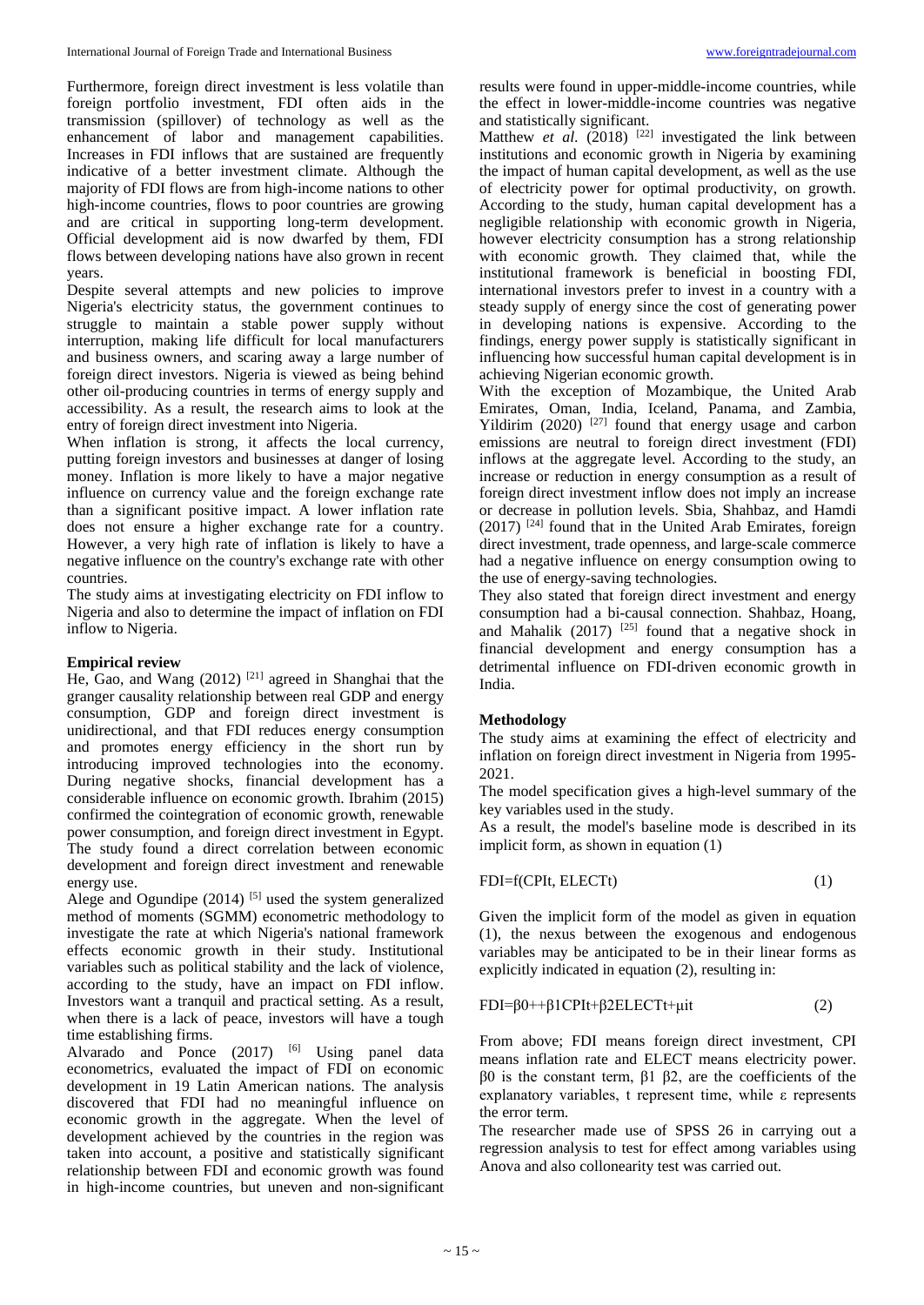# **Results**

| Model                                            | <b>Variables Entered</b>                 | <b>Variables Removed</b> | Method |  |  |  |
|--------------------------------------------------|------------------------------------------|--------------------------|--------|--|--|--|
|                                                  | Electricity, Inflation rate <sup>b</sup> |                          | Enter  |  |  |  |
| a. Dependent Variable: Foreign Direct Investment |                                          |                          |        |  |  |  |

| b. All requested variables entered. |  |  |
|-------------------------------------|--|--|
|-------------------------------------|--|--|

| Model                                               | $\mathbf R$ | R Square | <b>Adjusted R Square</b> | <b>Std. Error of the Estimate</b> |  |
|-----------------------------------------------------|-------------|----------|--------------------------|-----------------------------------|--|
|                                                     | 777a        | .603     | .569                     | 1870419968.23150                  |  |
| a Predictors: (Constant) Electricity Inflation rate |             |          |                          |                                   |  |

**Table 2:** Model Summary

a. Predictors: (Constant), Electricity, Inflation rate

The coefficient of determination  $(R^2) = 0.603$  This shows that approximately 60% variation or changes in the FDI are explained by the joint variation or changes in electricity and

inflation while 40% changes in FDI are explained by other variables not captured in the model.

|  | <b>Table 3:</b> ANOVA <sup>a</sup> |  |
|--|------------------------------------|--|
|--|------------------------------------|--|

| Model |            | <b>Sum of Squares</b>     |    | <b>Mean Square</b>       |                                    | Sig.              |
|-------|------------|---------------------------|----|--------------------------|------------------------------------|-------------------|
|       | Regression | 122412348970906340000.000 |    | 61206174485453170000.000 | $\overline{ }$<br>.49 <sup>5</sup> | .000 <sup>b</sup> |
|       | Residual   | 80464829723860090000.000  | 23 | 3498470857559134200.000  |                                    |                   |
|       | Total      | 202877178694766430000.000 | 25 |                          |                                    |                   |

a. Dependent Variable: Foriegn Direct Investment

b. Predictors: (Constant), Electricity, Inflation rate

From the table above that the calculated p value showed that figure of 0.000 which is less than the 0.01 this shows that the critical p-value is significant at 99% confidence interval.

 $FDI = \beta 0 + \beta 1$ CPIt+  $\beta 2ELECTt$  $df_1 = 2 K = 3$  $df_{2=23}$  N=26  $df_{1=} K-1 = 3 = 3-1=2$ 

 $df_2 = N-K = 26 - 3 = 23$ 

The F calculated (17.495) is greater than the F tabulated (3.39) at 95% with a degree of freedom 2&3, the variable is significant at 5% the null hypothesis is therefore rejected and the alternate hypothesis is therefore accepted. The model is both adequate and significant at 5%

| Model  |                | Unstandardized Coefficients |                   | <b>Standardized Coefficients</b> | œ       | Sig. |
|--------|----------------|-----------------------------|-------------------|----------------------------------|---------|------|
|        |                |                             | <b>Std. Error</b> | Beta                             |         |      |
|        | (Constant)     | 11927632045.125             | 1582524544.461    |                                  | 7.537   | .000 |
|        | Inflation rate | -13246877.304               | 24618011.409      | $-.079$                          | $-.538$ | .596 |
|        | Electricity    | $-270766561.002$            | 54241989.984      | $-737$                           | -4.992  | .000 |
| $\sim$ | .<br>______    |                             |                   |                                  |         |      |

Dependent Variable: Foreign Direct Investment

The t cal=  $7.537$ which is greater than the t tab =  $2.479$  at 1% level of significance if the t cal which is greater than the t critical value 2.479 at 1% level of significance the null hypothesis should be rejected and the alternate hypothesis should be accepted since it is significant at 1% level of

significance.

the table also revealed that the t cal for inflation is less than the t -critical 1.315 at 1% level of significance the decision made is therefore to eject the alternate hypothesis and accept the null hypothesis

Table 4: Collinearity Diagnostics<sup>a</sup>

| <b>Model</b> | <b>Dimension</b> | <b>Eigenvalue</b> | <b>Condition Index</b> | <b>Variance Proportions</b> |                       |                    |
|--------------|------------------|-------------------|------------------------|-----------------------------|-----------------------|--------------------|
|              |                  |                   |                        | (Constant)                  | <b>Inflation rate</b> | <b>Electricity</b> |
|              |                  | 2.672             | .000                   | .01                         | .04                   |                    |
|              |                  | .304              | 2.967                  | .04                         | .82                   |                    |
|              |                  | 025               | 10.375                 | 96                          |                       | .98                |

Dependent Variable: Foreign Direct Investment

# **Collinearity statistics**

tolerance value (0-1) if the tolerance value is greater to one there is no multicollinearity problem and from the above table inflation and electricity are both less than the tolerance value which indicates that variables used are free from multicollinearity problem.

The study investigated electricity supply and inflation rate on foreign direct inflow to Nigeria for the period of 1995- 2021. the study engaged in a descriptive statistics to test for coefficient, Anova test was also carried out to get the p value of models in the regression, Collinearity test was also conducted to determine the effect of variables and to investigate if models are fit to explain if variation in one variables could result to a significant change in the

# **Conclusion**